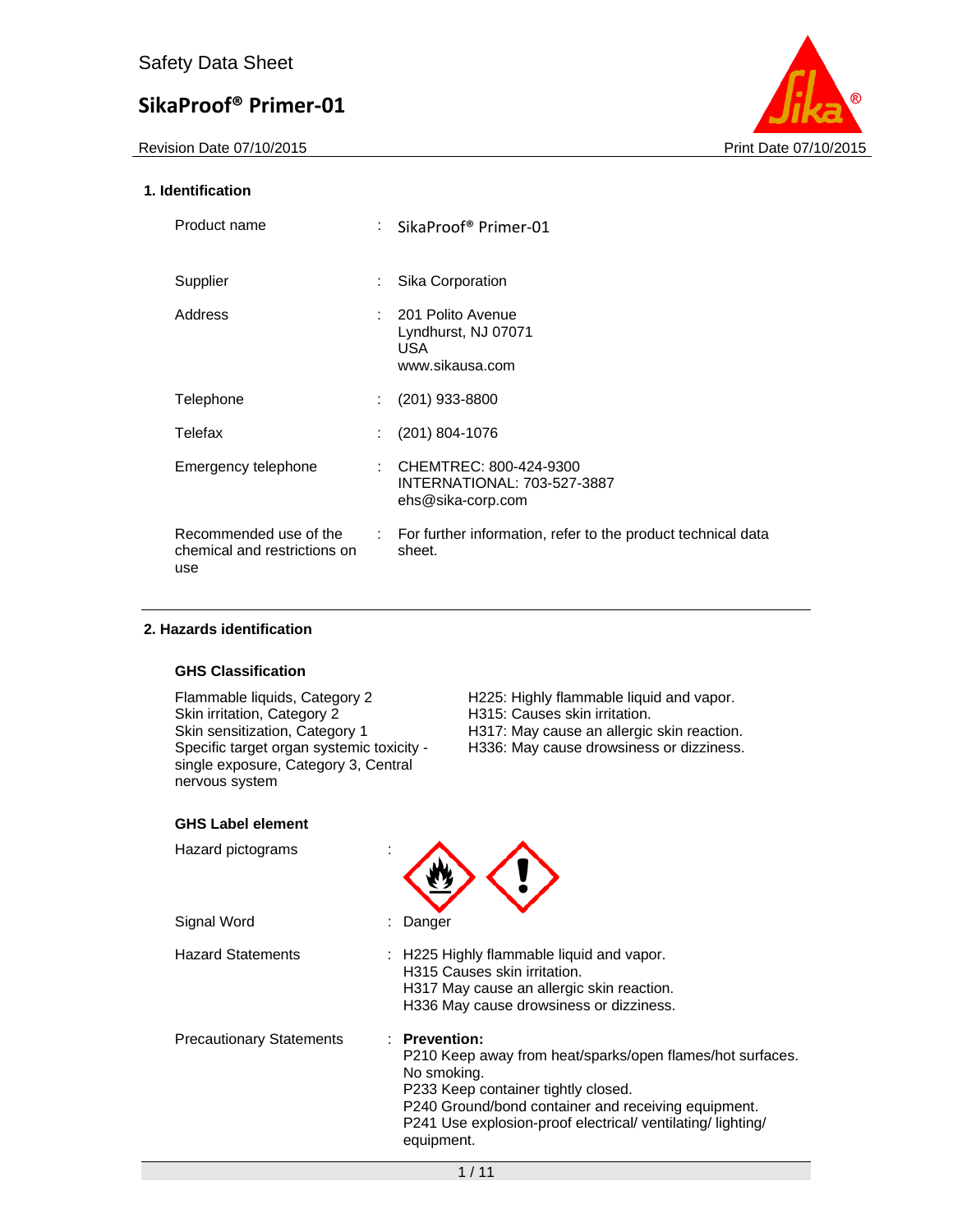Revision Date 07/10/2015 **Print Date 07/10/2015** 



|         | P242 Use only non-sparking tools.<br>P243 Take precautionary measures against static discharge.<br>P261 Avoid breathing dust/ fume/ gas/ mist/ vapors/ spray.<br>P264 Wash skin thoroughly after handling.<br>P271 Use only outdoors or in a well-ventilated area.<br>P272 Contaminated work clothing must not be allowed out of<br>the workplace.<br>P280 Wear protective gloves/ eye protection/ face protection.<br><b>Response:</b><br>P303 + P361 + P353 IF ON SKIN (or hair): Take off<br>immediately all contaminated clothing. Rinse skin with<br>water/shower.<br>P304 + P340 IF INHALED: Remove person to fresh air and<br>keep comfortable for breathing.<br>P312 Call a POISON CENTER or doctor/ physician if you feel<br>unwell.<br>P333 + P313 If skin irritation or rash occurs: Get medical<br>advice/ attention.<br>P362 Take off contaminated clothing and wash before reuse.<br>P370 + P378 In case of fire: Use dry sand, dry chemical or<br>alcohol-resistant foam to extinguish.<br>Storage:<br>P403 + P233 Store in a well-ventilated place. Keep container<br>tightly closed.<br>P403 + P235 Store in a well-ventilated place. Keep cool.<br>P405 Store locked up.<br>Disposal:<br>P501 Dispose of contents/ container to an approved waste<br>disposal plant. |
|---------|----------------------------------------------------------------------------------------------------------------------------------------------------------------------------------------------------------------------------------------------------------------------------------------------------------------------------------------------------------------------------------------------------------------------------------------------------------------------------------------------------------------------------------------------------------------------------------------------------------------------------------------------------------------------------------------------------------------------------------------------------------------------------------------------------------------------------------------------------------------------------------------------------------------------------------------------------------------------------------------------------------------------------------------------------------------------------------------------------------------------------------------------------------------------------------------------------------------------------------------------------------------------------------------|
| Warning | : Reports have associated repeated and prolonged exposure to<br>some of the chemicals in this product with permanent<br>brain, liver, kidney and nervous system damage. Intentional<br>misuse by deliberate concentration and inhalation of vapors<br>may be harmful or fatal.                                                                                                                                                                                                                                                                                                                                                                                                                                                                                                                                                                                                                                                                                                                                                                                                                                                                                                                                                                                                         |

See Section 11 for more detailed information on health effects and symptoms. There are no hazards not otherwise classified that have been identified during the classification process.

There are no ingredients with unknown acute toxicity used in a mixture at a concentration >= 1%.

## **3. Composition/information on ingredients**

#### **Hazardous ingredients**

| <b>Chemical Name</b>                    | CAS-No.    | Concentration (%)      |
|-----------------------------------------|------------|------------------------|
| cvclohexane                             | 110-82-7   | l >= 25 - < 50 %       |
| naphtha (petroleum), hydrotreated light | 64742-49-0 | $\vert$ >= 20 - < 25 % |
| ethyl acetate                           | 141-78-6   | $\ge$ = 5 - < 10 %     |
| zinc bis(dibutyldithiocarbamate)        | 136-23-2   | $< 1\%$                |

There are no additional ingredients present which, within the current knowledge of the supplier and in the concentrations applicable, are classified as hazardous to health or the environment and hence require reporting in this section.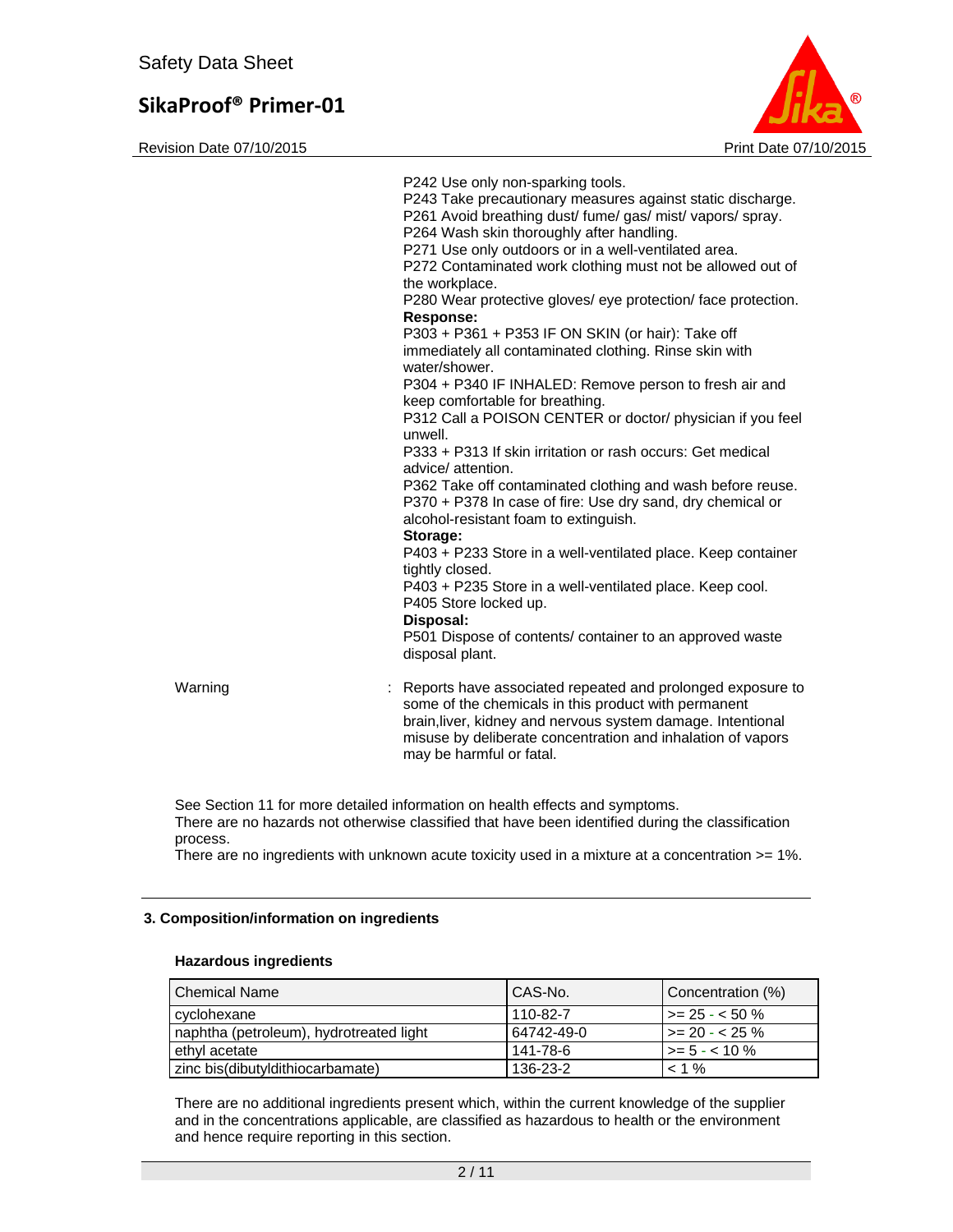

| 4. First aid measures                                             |                                                                                                                                                                                                                              |
|-------------------------------------------------------------------|------------------------------------------------------------------------------------------------------------------------------------------------------------------------------------------------------------------------------|
| If inhaled                                                        | : Move to fresh air.<br>Consult a physician after significant exposure.                                                                                                                                                      |
| In case of skin contact                                           | : Take off contaminated clothing and shoes immediately.<br>Wash off with soap and plenty of water.<br>If symptoms persist, call a physician.                                                                                 |
| In case of eye contact                                            | : Remove contact lenses.<br>Keep eye wide open while rinsing.<br>If eye irritation persists, consult a specialist.                                                                                                           |
| If swallowed                                                      | : Clean mouth with water and drink afterwards plenty of water.<br>Do NOT induce vomiting.<br>Do not give milk or alcoholic beverages.<br>Never give anything by mouth to an unconscious person.<br>Obtain medical attention. |
| Most important symptoms<br>and effects, both acute and<br>delayed | irritant effects<br>sensitizing effects                                                                                                                                                                                      |
|                                                                   | Respiratory disorder<br>Allergic reactions<br>Erythema<br><b>Dermatitis</b><br>Loss of balance<br>Vertigo<br>See Section 11 for more detailed information on health effects<br>and symptoms.                                 |
|                                                                   | Causes skin irritation.<br>May cause an allergic skin reaction.<br>May cause drowsiness or dizziness.                                                                                                                        |
| Protection of first-aiders                                        | : Move out of dangerous area.<br>Consult a physician.<br>Show this material safety data sheet to the doctor in<br>attendance.                                                                                                |
| Notes to physician                                                | : Treat symptomatically.                                                                                                                                                                                                     |

| Suitable extinguishing media      | : Alcohol-resistant foam<br>Carbon dioxide (CO2)<br>Dry chemical                                                 |
|-----------------------------------|------------------------------------------------------------------------------------------------------------------|
| Unsuitable extinguishing<br>media | Water                                                                                                            |
| Specific extinguishing<br>methods | : Use water spray to cool unopened containers.<br>Collect contaminated fire extinguishing water separately. This |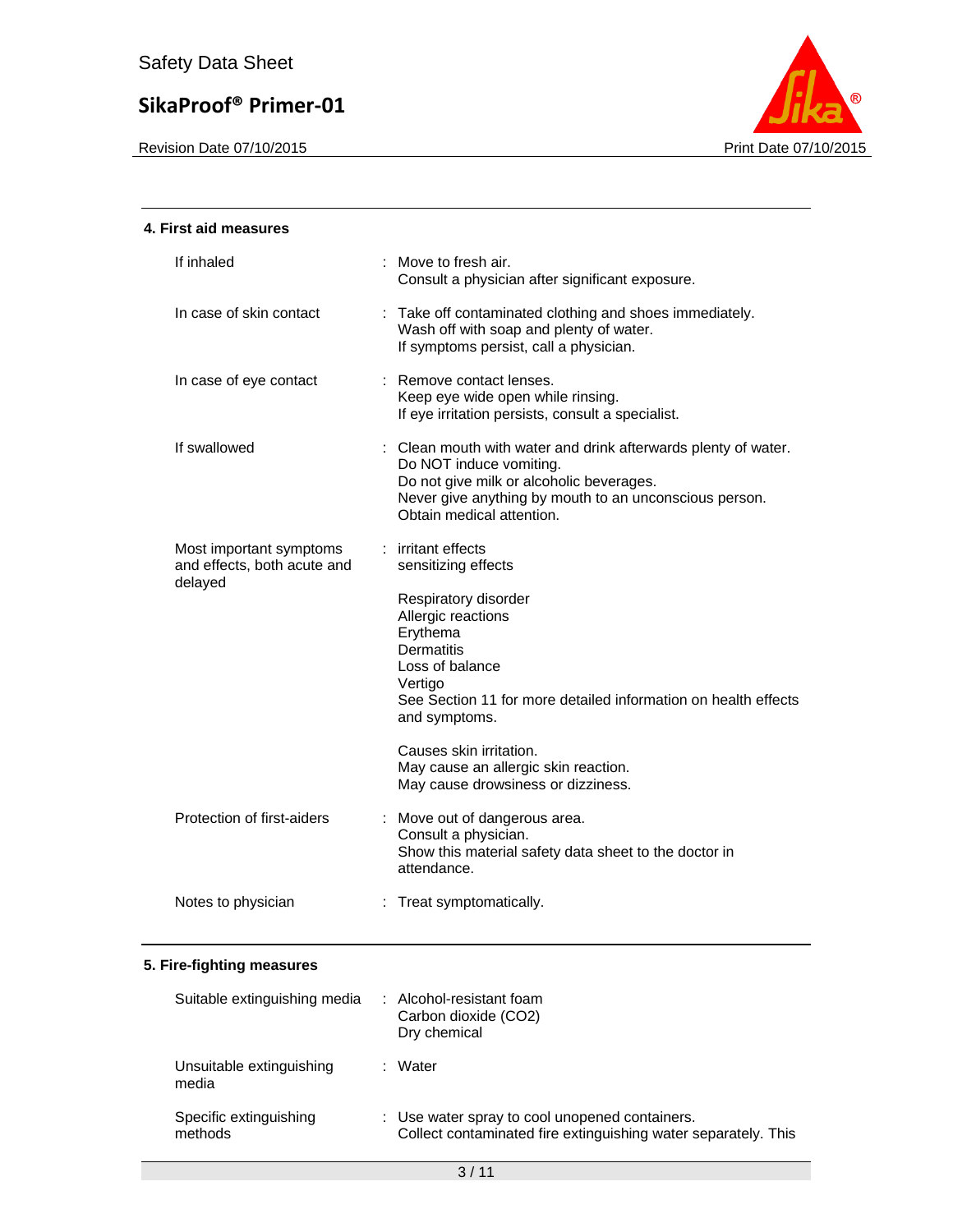

|                                                                           | must not be discharged into drains.<br>Fire residues and contaminated fire extinguishing water must<br>be disposed of in accordance with local regulations.                                                                                                                                                                                                                                                                                                                                                                                                                                                                                                                                                                                                                                                                 |
|---------------------------------------------------------------------------|-----------------------------------------------------------------------------------------------------------------------------------------------------------------------------------------------------------------------------------------------------------------------------------------------------------------------------------------------------------------------------------------------------------------------------------------------------------------------------------------------------------------------------------------------------------------------------------------------------------------------------------------------------------------------------------------------------------------------------------------------------------------------------------------------------------------------------|
| Special protective equipment<br>for fire-fighters                         | In the event of fire, wear self-contained breathing apparatus.<br>÷.                                                                                                                                                                                                                                                                                                                                                                                                                                                                                                                                                                                                                                                                                                                                                        |
| 6. Accidental release measures                                            |                                                                                                                                                                                                                                                                                                                                                                                                                                                                                                                                                                                                                                                                                                                                                                                                                             |
| Personal precautions,<br>protective equipment and<br>emergency procedures | : Use personal protective equipment.<br>Remove all sources of ignition.<br>Deny access to unprotected persons.<br>Beware of vapors accumulating to form explosive<br>concentrations. Vapors can accumulate in low areas.                                                                                                                                                                                                                                                                                                                                                                                                                                                                                                                                                                                                    |
| Environmental precautions                                                 | : Prevent product from entering drains.<br>If the product contaminates rivers and lakes or drains inform<br>respective authorities.<br>Local authorities should be advised if significant spillages<br>cannot be contained.                                                                                                                                                                                                                                                                                                                                                                                                                                                                                                                                                                                                 |
| Methods and materials for<br>containment and cleaning up                  | Contain spillage, and then collect with non-combustible<br>absorbent material, (e.g. sand, earth, diatomaceous earth,<br>vermiculite) and place in container for disposal according to<br>local / national regulations (see section 13).                                                                                                                                                                                                                                                                                                                                                                                                                                                                                                                                                                                    |
| 7. Handling and storage                                                   |                                                                                                                                                                                                                                                                                                                                                                                                                                                                                                                                                                                                                                                                                                                                                                                                                             |
| Advice on safe handling                                                   | Do not breathe vapors or spray mist.<br>÷.<br>Avoid exceeding the given occupational exposure limits (see<br>section 8).<br>Do not get in eyes, on skin, or on clothing.<br>For personal protection see section 8.<br>Persons with a history of skin sensitization problems or<br>asthma, allergies, chronic or recurrent respiratory disease<br>should not be employed in any process in which this mixture is<br>being used.<br>Smoking, eating and drinking should be prohibited in the<br>application area.<br>Take precautionary measures against static discharge.<br>Open drum carefully as content may be under pressure.<br>Take necessary action to avoid static electricity discharge<br>(which might cause ignition of organic vapors).<br>Follow standard hygiene measures when handling chemical<br>products. |
| Conditions for safe storage                                               | Store in original container.<br>Store in cool place.<br>Keep in a well-ventilated place.<br>Containers which are opened must be carefully resealed and<br>kept upright to prevent leakage.                                                                                                                                                                                                                                                                                                                                                                                                                                                                                                                                                                                                                                  |

## Materials to avoid : No data available

Observe label precautions.

Store in accordance with local regulations.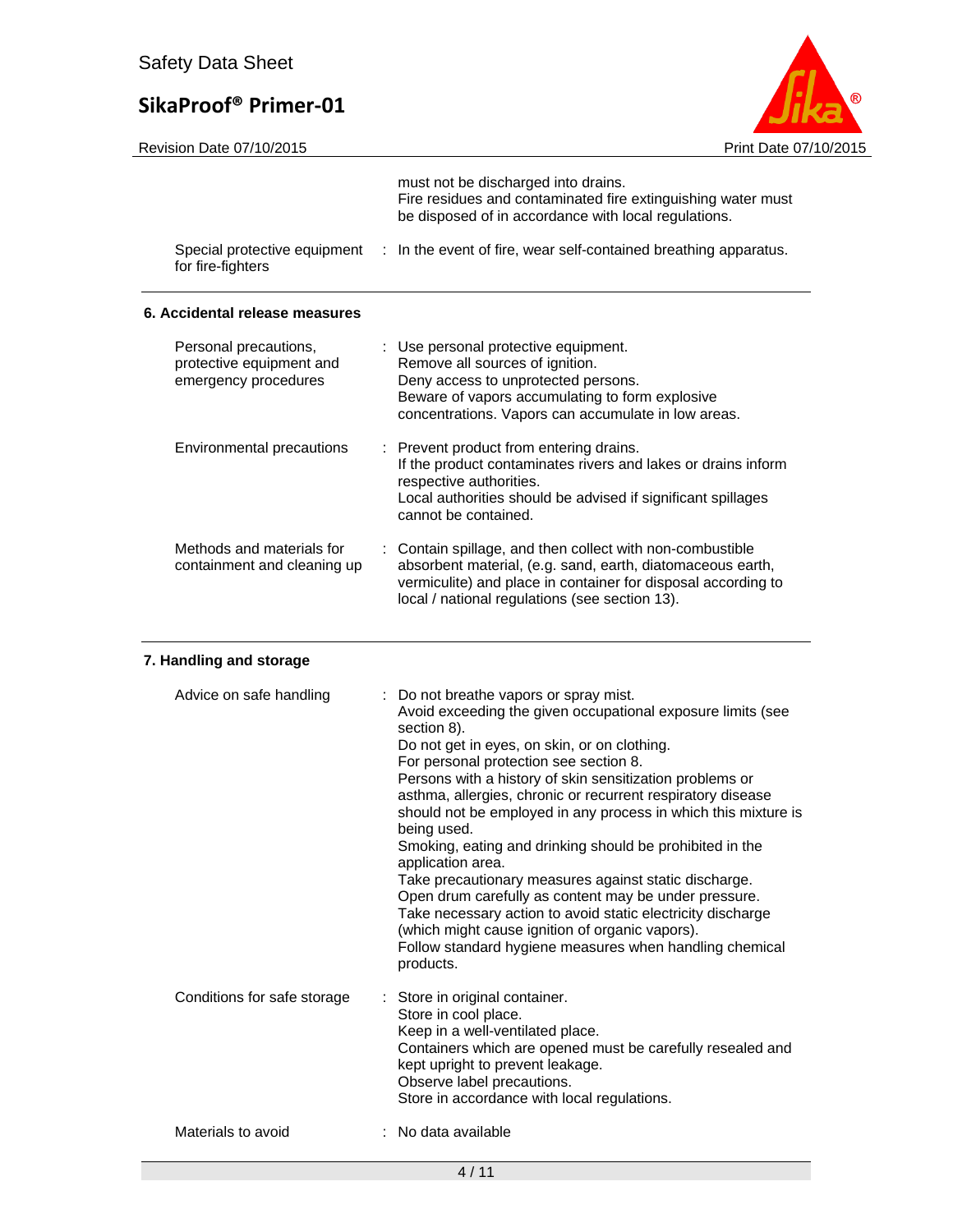

Revision Date 07/10/2015 **Print Date 07/10/2015** Print Date 07/10/2015

# **8. Exposure controls/personal protection**

| <b>Component</b>                           | CAS-No.    | Basis **     | Value      | <b>Exposure limit(s)*/</b><br>Form of exposure |
|--------------------------------------------|------------|--------------|------------|------------------------------------------------|
| cyclohexane                                | 110-82-7   | <b>ACGIH</b> | <b>TWA</b> | 100 ppm                                        |
|                                            |            | OSHA Z-1     | <b>TWA</b> | 300 ppm<br>1,050 mg/m3                         |
|                                            |            | OSHA P0      | TWA        | 300 ppm<br>1,050 mg/m3                         |
| naphtha (petroleum),<br>hydrotreated light | 64742-49-0 | OSHA Z-1     | <b>TWA</b> | 500 ppm<br>2,000 mg/m3                         |
| ethyl acetate                              | 141-78-6   | <b>ACGIH</b> | <b>TWA</b> | 400 ppm                                        |
|                                            |            | OSHA Z-1     | <b>TWA</b> | 400 ppm<br>1,400 mg/m3                         |
|                                            |            | OSHA P0      | <b>TWA</b> | 400 ppm<br>1,400 mg/m3                         |

\*The above mentioned values are in accordance with the legislation in effect at the date of the release of this safety data sheet.

## \*\***Basis**

ACGIH. Threshold Limit Values (TLV) OSHA P0. Table Z-1, Limit for Air Contaminat (1989 Vacated Values) OSHA P1. Permissible Exposure Limits (PEL), Table Z-1, Limit for Air Contaminant OSHA P2. Permissible Exposure Limits (PEL), Table Z-2 OSHA Z3. Table Z-3, Mineral Dust

**Engineering measures** : Use of adequate ventilation should be sufficient to control worker exposure to airborne contaminants. If the use of this product generates dust, fumes, gas, vapor or mist, use process enclosures, local exhaust ventilation or other engineering controls to keep worker exposure below any recommended or statutory limits. The engineering controls also need to keep gas, vapor or dust concentrations below any lower explosive limits.

## **Personal protective equipment**

| Respiratory protection | : Use a properly fitted NIOSH approved air-purifying or air-fed |
|------------------------|-----------------------------------------------------------------|
|                        | respirator complying with an approved standard if a risk        |
|                        | assessment indicates this is necessary.                         |

The filter class for the respirator must be suitable for the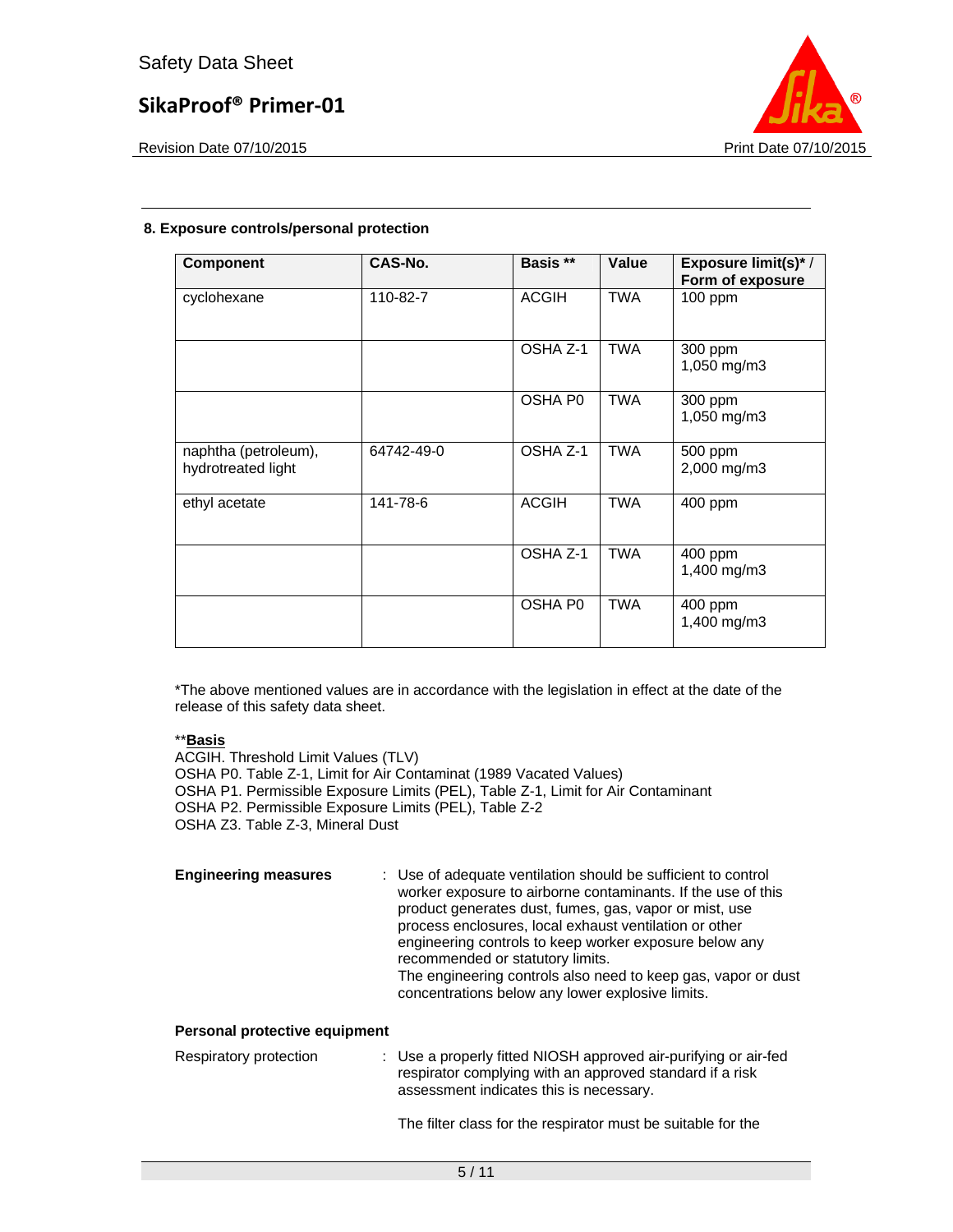Revision Date 07/10/2015

|                            | maximum expected contaminant concentration<br>(gas/vapor/aerosol/particulates) that may arise when handling<br>the product. If this concentration is exceeded, self-contained<br>breathing apparatus must be used.                                                                                                                                        |
|----------------------------|-----------------------------------------------------------------------------------------------------------------------------------------------------------------------------------------------------------------------------------------------------------------------------------------------------------------------------------------------------------|
| Hand protection<br>Remarks | : Chemical-resistant, impervious gloves complying with an<br>approved standard should be worn at all times when handling<br>chemical products if a risk assessment indicates this is<br>necessary.                                                                                                                                                        |
| Eye protection             | : Safety eyewear complying with an approved standard should<br>be used when a risk assessment indicates this is necessary.                                                                                                                                                                                                                                |
| Skin and body protection   | : Choose body protection in relation to its type, to the<br>concentration and amount of dangerous substances, and to<br>the specific work-place.                                                                                                                                                                                                          |
| Hygiene measures           | : Avoid contact with skin, eyes and clothing.<br>Wash hands before breaks and immediately after handling the<br>product.<br>Remove respiratory and skin/eye protection only after vapors<br>have been cleared from the area.<br>Remove contaminated clothing and protective equipment<br>before entering eating areas.<br>Wash thoroughly after handling. |

# **9. Physical and chemical properties**

| Appearance                | ÷. | liquid                                   |
|---------------------------|----|------------------------------------------|
| Color                     | ÷  | orange                                   |
| Odor                      | t. | characteristic                           |
| <b>Odor Threshold</b>     | t. | No data available                        |
| Flash point               |    | : ca. -4 $^{\circ}$ F (-20 $^{\circ}$ C) |
| Ignition temperature      | t. | 801 °F (427 °C)                          |
| Decomposition temperature |    | : No data available                      |
| Lower explosion limit     |    | : $ca.1\%$ (V)                           |
| Upper explosion limit     | t. | ca.8.3 $%$ (V)                           |
| Flammability (solid, gas) | t. | No data available                        |
| Oxidizing properties      | t. | No data available                        |
| Autoignition temperature  | t. | No data available                        |
| рH                        | ÷. | Note: Not applicable                     |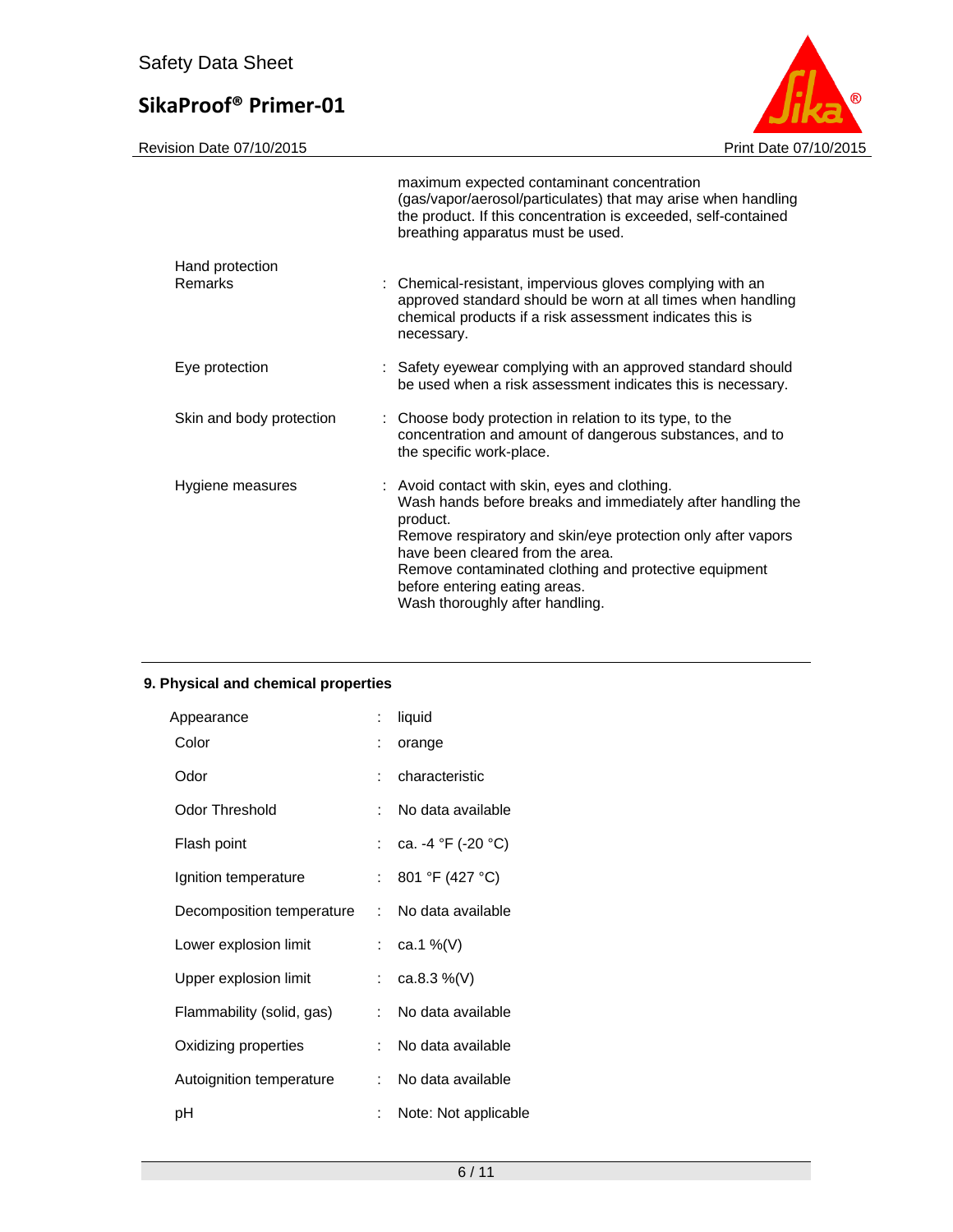Revision Date 07/10/2015 **Print Date 07/10/2015** 



| Melting point/range /                         |                            | : No data available                       |
|-----------------------------------------------|----------------------------|-------------------------------------------|
| Freezing point<br>Boiling point/boiling range |                            | : ca. 140 °F (60 °C)                      |
| Vapor pressure                                |                            | ca.131 mmHg (175 hpa)<br>at 68 °F (20 °C) |
| Density                                       |                            | ca.0.84 g/cm3<br>at 68 °F (20 °C)         |
| Water solubility                              | t.                         | Note: partly miscible                     |
| Partition coefficient: n-<br>octanol/water    | t.                         | No data available                         |
| Viscosity, dynamic                            | $\mathcal{F}(\mathcal{A})$ | ca.900 mPa.s<br>at 68 °F (20 °C)          |
| Viscosity, kinematic                          | t.                         | $> 20.5$ mm2/s<br>at 104 °F (40 °C)       |
| Relative vapor density                        | t.                         | No data available                         |
| Evaporation rate                              | t.                         | No data available                         |
| Burning rate                                  | t.                         | No data available                         |
| Volatile organic compounds<br>(VOC) content   | $\mathcal{L}$              | $557$ g/l                                 |

## **10. Stability and reactivity**

| Reactivity                            | : No dangerous reaction known under conditions of normal use. |
|---------------------------------------|---------------------------------------------------------------|
| Chemical stability                    | : The product is chemically stable.                           |
| Possibility of hazardous<br>reactions | : Stable under recommended storage conditions.                |
|                                       | Vapors may form explosive mixture with air.                   |
| Conditions to avoid                   | : Heat, flames and sparks.                                    |
| Incompatible materials                | $:$ No data available                                         |

# **11. Toxicological information**

## **Acute toxicity**

Not classified based on available information.

| Ingredients:<br>ethyl acetate: |                                         |
|--------------------------------|-----------------------------------------|
| Acute oral toxicity            | : LD50 Oral (Rat): $> 5,000$ mg/kg      |
| Acute dermal toxicity          | : LD50 Dermal (Rabbit): $>$ 5,000 mg/kg |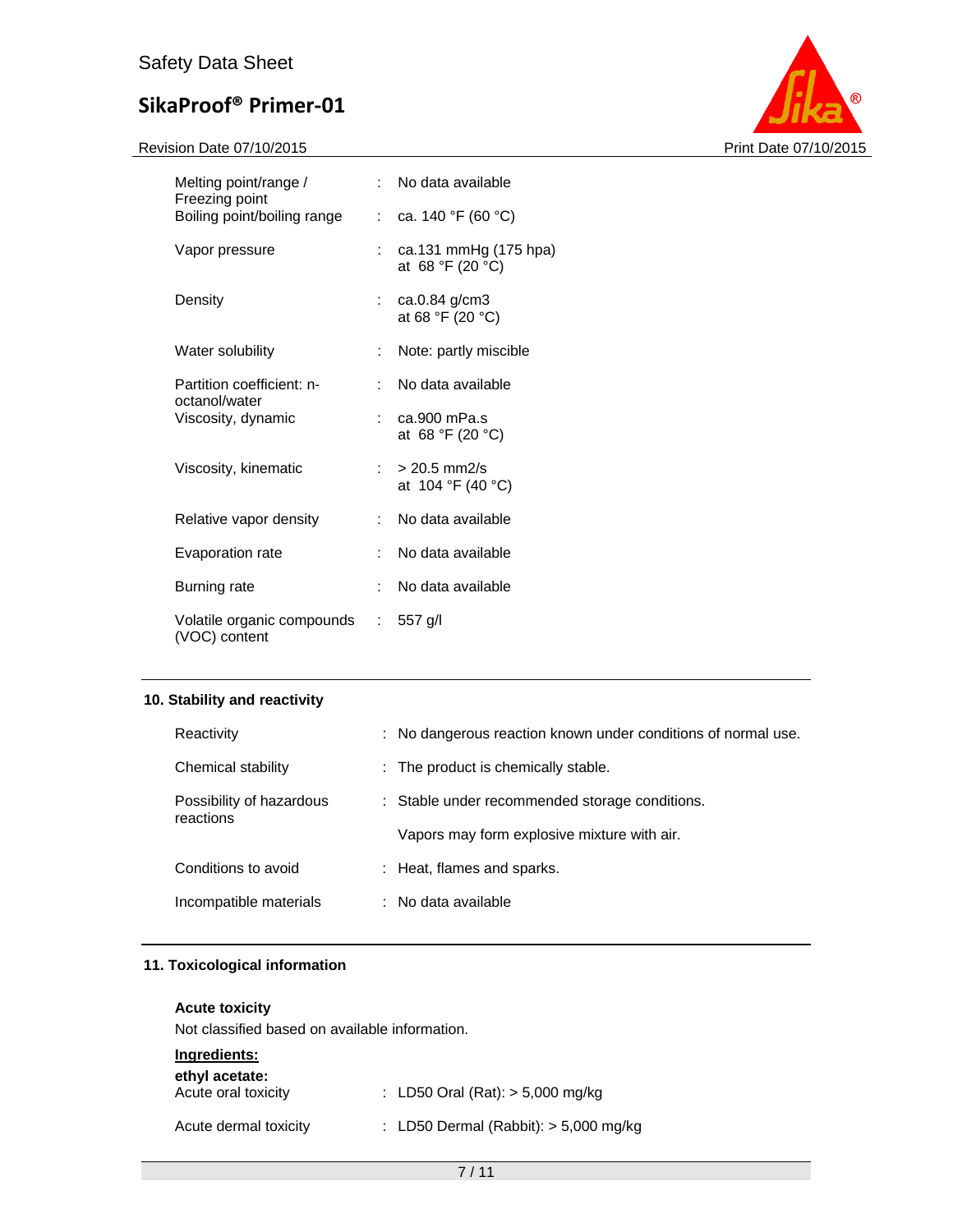

#### **zinc bis(dibutyldithiocarbamate):**

Acute oral toxicity : LD50 Oral: > 5,000 mg/kg

### **Skin corrosion/irritation**

Causes skin irritation.

#### **Serious eye damage/eye irritation**

Not classified based on available information.

#### **Respiratory or skin sensitization**

Skin sensitization: May cause an allergic skin reaction. Respiratory sensitization: Not classified based on available information.

#### **Germ cell mutagenicity**

Not classified based on available information.

#### **Carcinogenicity**

Not classified based on available information. **IARC** Not applicable

**NTP** Not applicable

#### **Reproductive toxicity**

Not classified based on available information.

#### **STOT-single exposure**

May cause drowsiness or dizziness.

#### **STOT-repeated exposure**

Once sensitized, a severe allergic reaction may occur when subsequently exposed to very low levels.

Reports have associated repeated and prolonged exposure to some of the chemicals in this product with permanent brain,liver, kidney and nervous system damage. Intentional misuse by deliberate concentration and inhalation of vapors may be harmful or fatal.

#### **Aspiration toxicity**

Not classified based on available information.

### **12. Ecological information**

| Other information | Do not empty into drains; dispose of this material and its<br>container in a safe way.<br>Avoid dispersal of spilled material and runoff and contact<br>with soil, waterways, drains and sewers.<br>Toxic to aquatic organisms, may cause long-term adverse<br>effects in the aquatic environment.<br>May be harmful to the environment if released in large<br>quantities.<br>Water polluting material. |
|-------------------|----------------------------------------------------------------------------------------------------------------------------------------------------------------------------------------------------------------------------------------------------------------------------------------------------------------------------------------------------------------------------------------------------------|
|-------------------|----------------------------------------------------------------------------------------------------------------------------------------------------------------------------------------------------------------------------------------------------------------------------------------------------------------------------------------------------------------------------------------------------------|

#### **13. Disposal considerations**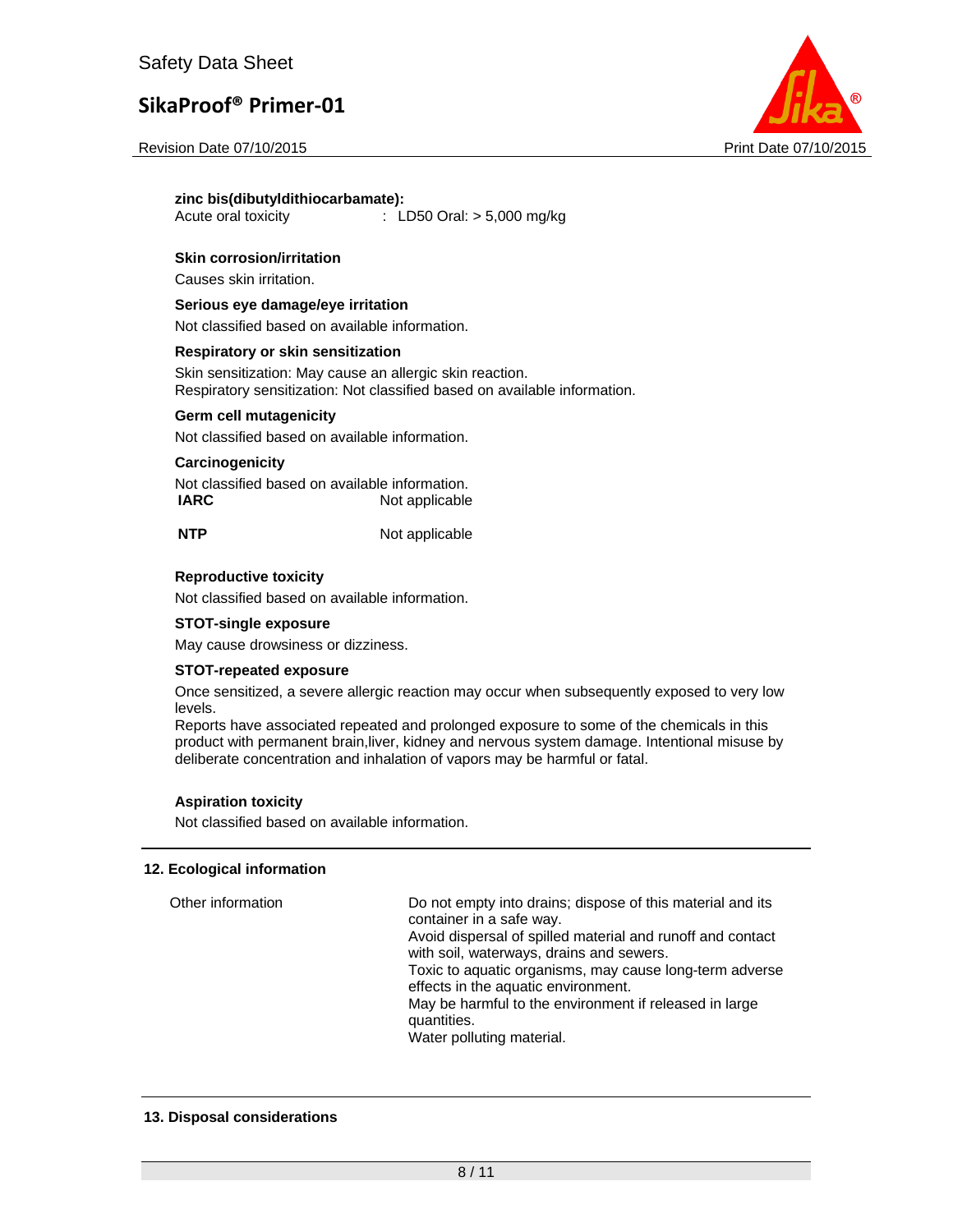Revision Date 07/10/2015 **Print Date 07/10/2015** 



| <b>Disposal methods</b> |                                                                                                                                                                                                                               |  |
|-------------------------|-------------------------------------------------------------------------------------------------------------------------------------------------------------------------------------------------------------------------------|--|
| Waste from residues     | : Disposal of this product, solutions and any by-products should<br>at all times comply with the requirements of environmental<br>protection and waste disposal legislation and any regional<br>local authority requirements. |  |
| Contaminated packaging  | : Empty containers should be taken to an approved waste<br>handling site for recycling or disposal.                                                                                                                           |  |

## **14. Transport information**

| DOT<br>UN number<br>Description of the goods<br>Class<br>Packing group<br>Labels<br><b>Emergency Response</b><br>Guidebook Number                                                                                                 | 1133<br>Adhesives<br>(cyclohexane)<br>3<br>Ш<br>3<br>128                |
|-----------------------------------------------------------------------------------------------------------------------------------------------------------------------------------------------------------------------------------|-------------------------------------------------------------------------|
| <b>IATA</b><br>UN number<br>Description of the goods<br>Class<br>Packing group<br>Labels<br>Packing instruction (cargo<br>aircraft)<br>Packing instruction<br>(passenger aircraft)<br>Packing instruction<br>(passenger aircraft) | 1133<br>Adhesives<br>(cyclohexane)<br>3<br>Ш<br>3<br>364<br>353<br>Y341 |
| <b>IMDG</b><br>UN number<br>Description of the goods<br>Class<br>Packing group<br>Labels<br>EmS Number 1<br>EmS Number 2                                                                                                          | 1133<br><b>ADHESIVES</b><br>(cyclohexane)<br>3<br>Ш<br>3<br>F-E<br>S-D  |
| Marine pollutant                                                                                                                                                                                                                  | yes                                                                     |

DOT: For Limited Quantity exceptions reference 49 CFR 173.150 (b) IMDG: For Limited Quantity special provisions reference IMDG Code Chapter 3.4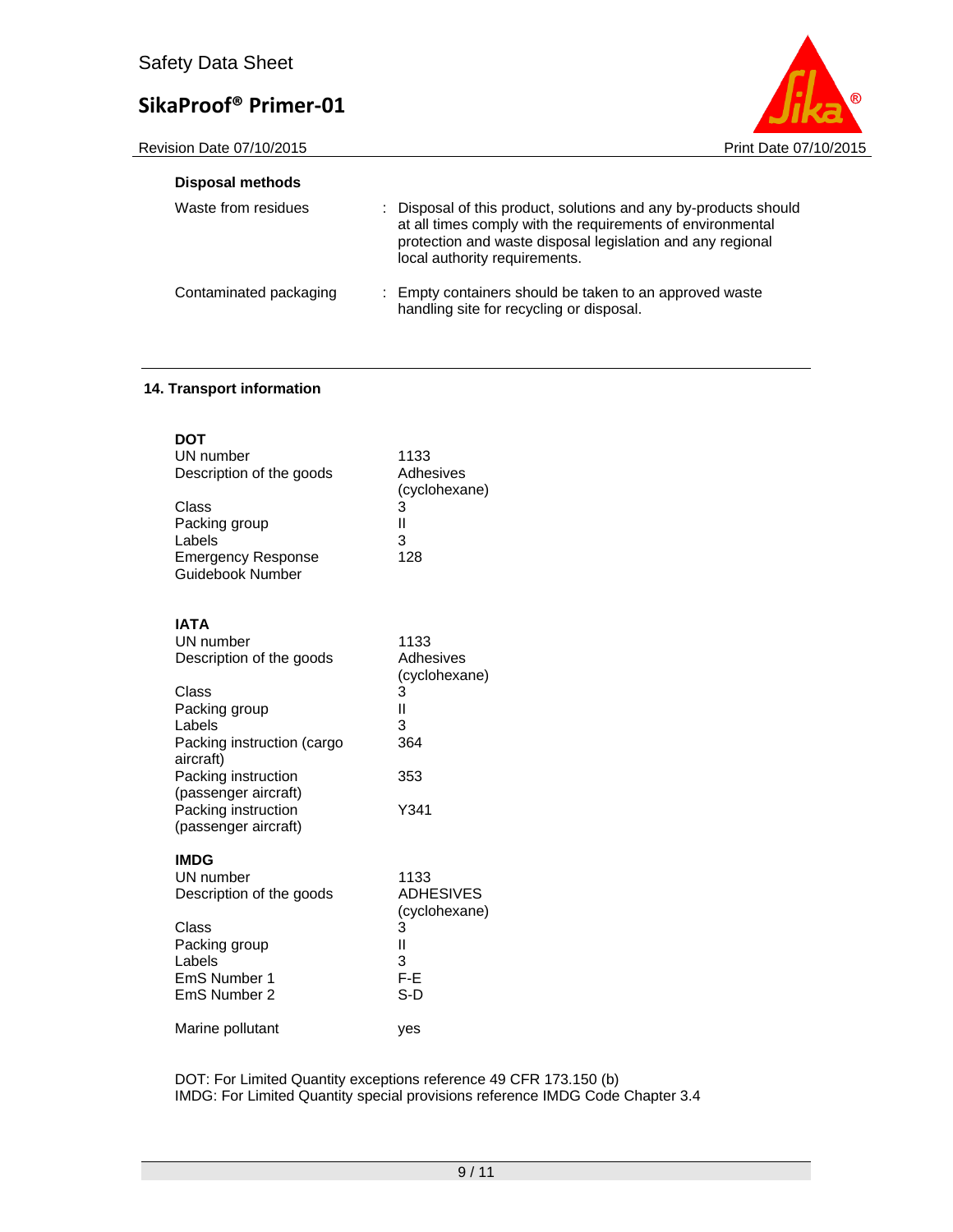



**Special precautions for user** No data available

**Transport in bulk according to Annex II of MARPOL 73/78 and the IBC Code**  Not applicable

### **15. Regulatory information**

**TSCA list** : All chemical substances in this product are either listed on the TSCA Inventory or are in compliance with a TSCA Inventory exemption.

### **EPCRA - Emergency Planning and Community Right-to-Know**

### **CERCLA Reportable Quantity**

This material does not contain any components with a CERCLA RQ.

### **SARA304 Reportable Quantity**

This material does not contain any components with a section 304 EHS RQ.

| SARA 311/312 Hazards                                                                                                                                                                                                                                                                                 | : Fire Hazard<br>Acute Health Hazard<br>Chronic Health Hazard                                                                                                                                                                         |          |         |
|------------------------------------------------------------------------------------------------------------------------------------------------------------------------------------------------------------------------------------------------------------------------------------------------------|---------------------------------------------------------------------------------------------------------------------------------------------------------------------------------------------------------------------------------------|----------|---------|
| <b>SARA 302</b>                                                                                                                                                                                                                                                                                      | : No chemicals in this material are subject to the reporting<br>requirements of SARA Title III, Section 302.                                                                                                                          |          |         |
| <b>SARA 313</b>                                                                                                                                                                                                                                                                                      | : The following components are subject to reporting levels<br>established by SARA Title III, Section 313:<br>cyclohexane                                                                                                              | 110-82-7 | 40.00 % |
| <b>Clean Air Act</b>                                                                                                                                                                                                                                                                                 |                                                                                                                                                                                                                                       |          |         |
| <b>Ozone-Depletion</b><br><b>Potential</b>                                                                                                                                                                                                                                                           | This product neither contains, nor was manufactured with a<br>Class I or Class II ODS as defined by the U.S. Clean Air Act<br>Section 602 (40 CFR 82, Subpt. A, App.A + B).                                                           |          |         |
| This product does not contain any hazardous air pollutants (HAP), as defined by the U.S. Clean<br>Air Act Section 12 (40 CFR 61).<br>This product does not contain any chemicals listed under the U.S. Clean Air Act Section 112(r) for<br>Accidental Release Prevention (40 CFR 68.130, Subpart F). |                                                                                                                                                                                                                                       |          |         |
| <b>California Prop 65</b>                                                                                                                                                                                                                                                                            | WARNING! This product contains a chemical known in the<br>State of California to cause cancer.<br>WARNING: This product contains a chemical known in the<br>State of California to cause birth defects or other reproductive<br>harm. |          |         |

### **16. Other information**